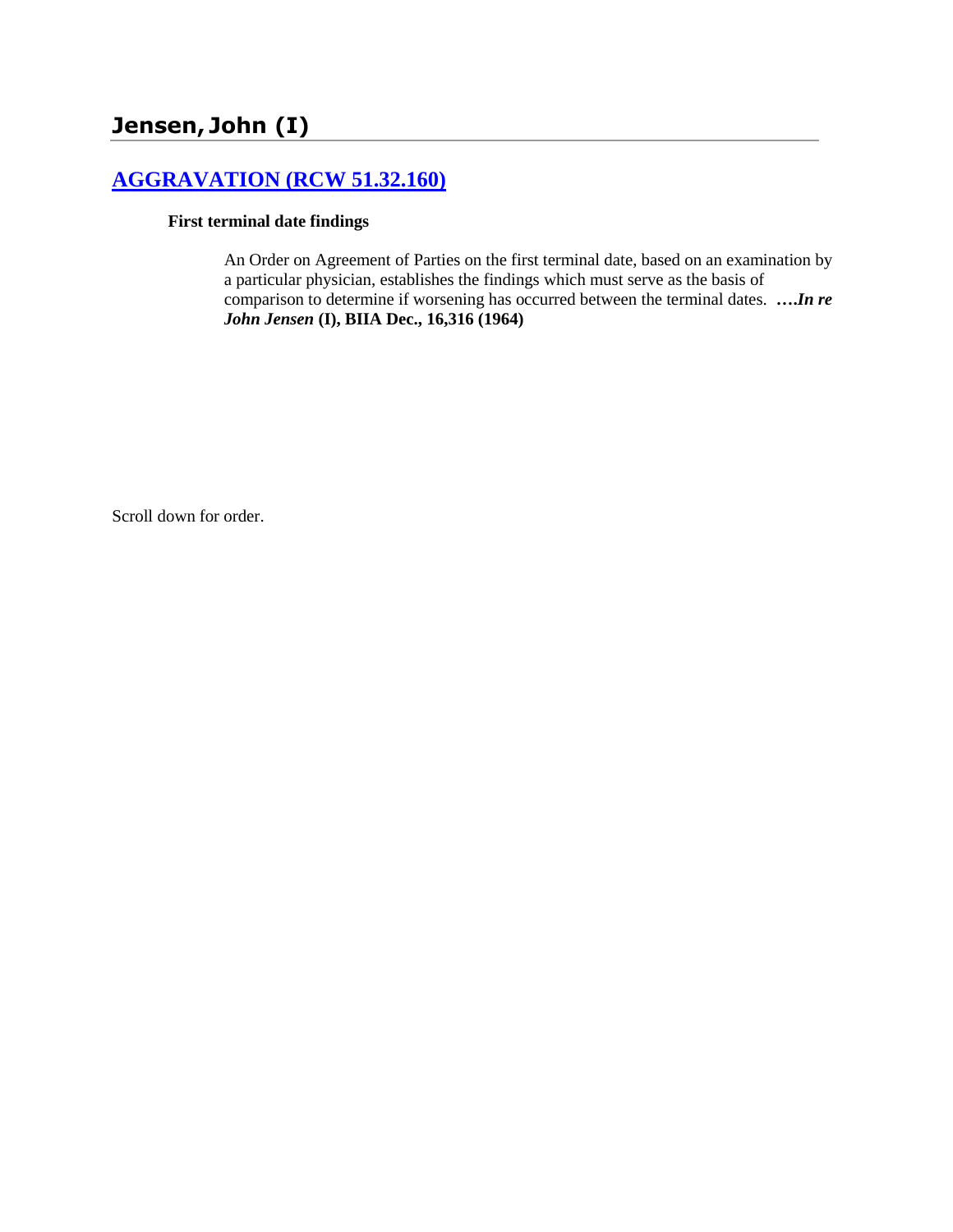## **BEFORE THE BOARD OF INDUSTRIAL INSURANCE APPEALS STATE OF WASHINGTON**

**)**

**IN RE: JOHN JENSEN ) DOCKET NO. 16,316**

## **CLAIM NO. C-105136 ) DECISION AND ORDER**

On November 18, 1963, Hearing Examiner Donald D. Haley entered a Proposed Decision and Order in the above-entitled appeal. Thereafter, within the period provided by law, the claimant filed a written statement of exceptions to Findings of Fact numbered 3 and 4 and Conclusion number 2 contained in said Proposed Decision and Order.

The Board has reviewed the evidentiary rulings of the Hearing Examiner and finds that no prejudicial error was committed, and said rulings are hereby affirmed. The Board has considered the Proposed Decision and Order, the statement of exceptions thereto, and has carefully reviewed the entire record in this case.

The issue presented by this appeal is the extent of the increase, if any, in the claimant's permanent disability between March 10, 1960, and September 5, 1961, attributable to an injury the claimant sustained on November 5, 1953, in the course of his employment with Lohrer Logging Company. Karniss v. Department of Labor and Industries, 39 Wn. (2d) 898.

The claimant recognized that it was his burden to present evidence to establish such aggravation and in so doing, asked a physician, Dr. Wilbur J. Dugaw, who had examined him in September, 1961, to compare findings then made with the findings made by a physician in February, 1960. Ordinarily, of course, such a comparison would be a valid method to establish increase in permanent disability. However, under the peculiar factual circumstances prevailing in the history of this workman's claim, we do not believe such a comparison provides a valid basis to establish aggravation.

It is apparent from the record that the physician who examined the claimant in February, 1960, Dr. Douglas H. Murray, furnished a report of that examination to the department which, in turn, provided the bases for the department's order of March 10, 1960, closing the claim with no additional permanent disability award greater than 55% of the maximum unspecified award theretofore paid the claimant in February, 1958. However, neither Dr. Murray's findings nor his conclusions ever formed the basis of a final, determinative award because the claimant appealed the department's March 10, 1960, order to this Board.

Thereafter, the Board issued an order in August, 1960, upon an agreement of the parties that the findings and conclusions of Dr. Ernest M. Burgess, based on his examination of the claimant on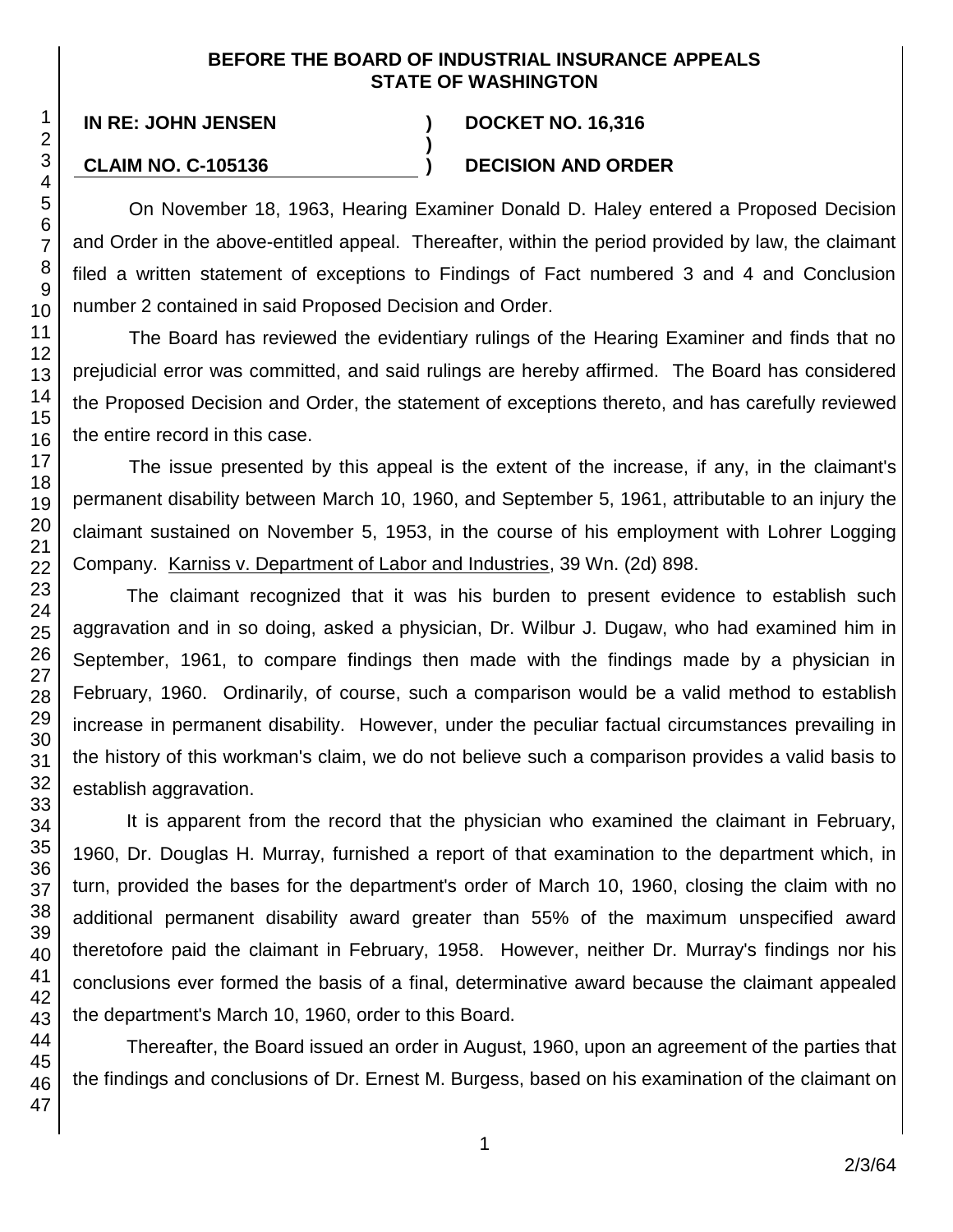June 24, 1960, formed a valid basis for determination of the claimant's permanent disability as of March 10, 1960. This order provided that the claimant's permanent disability should have been increased from 55% to 70% of the maximum allowable for unspecified disabilities as of March 10, 1960. The claimant, having accepted the benefit of Dr. Burgess' findings and consequent increased award, cannot be permitted to now utilize the findings of some other physician, whose findings he specifically rejected, as the "base" for establishing any subsequent aggravation. Reid v. Department of Labor and Industries, 1 Wn. (2d) 430.

Dr. Dugaw was not asked to compare his findings with the findings made by Dr. Burgess in June, 1960. So we do not have the benefit of his opinion as to whether there was an increase in permanent disability during the period at issue. Although there may be some question as to the propriety or efficacy of our doing so, as laymen, we have compared Dr. Dugaw's findings with Dr. Burgess' findings and we cannot state that there is objective evidence of any worsening of Mr Jensen's condition which is attributable to the injury he sustained in 1953.

The claimant makes the further contention that he should receive compensation for bilateral inguinal herniae, which he first noticed in late 1958, and for which he has received neither treatment nor compensation. We note, initially, that this is not a new condition which developed subsequent to the closing of the claim in March, 1960, and hence cannot be the basis for satisfying the deficiency of a showing of aggravation under the theory of Knowles v. Department of Labor and Industries, 28 Wn. (2d) 970.

Rather than being a new condition, the claimant contends that he first noticed this condition two days after surgery performed on his low back in 1958 by Dr. Burgess, that he "could feel when these herniae broke loose", that he had a stinging sensation in the groin on both sides, that "this hernia has been enlarging slightly ever since it occurred", and that he has worn a home-made truss for such conditions since shortly after he returned home from surgery. Although the department has informally refused to accept responsibility for the hernia conditions, no formal order specifically denying responsibility for them has ever been issued. It is clear, however, that the condition has been in existence since prior to the March, 1960, closing order, that it was then disabling at least to the extent that he felt obliged to wear a truss, and that the matter had been made known to the department prior to that time. It appears to us, therefore, that it is now res judicata that the workman's hernia condition is not causally related to the 1953 injury. Donati v. Department of Labor and Industries, 35 Wn. (2d) 151. In any event, it is apparent from the testimony of Dr.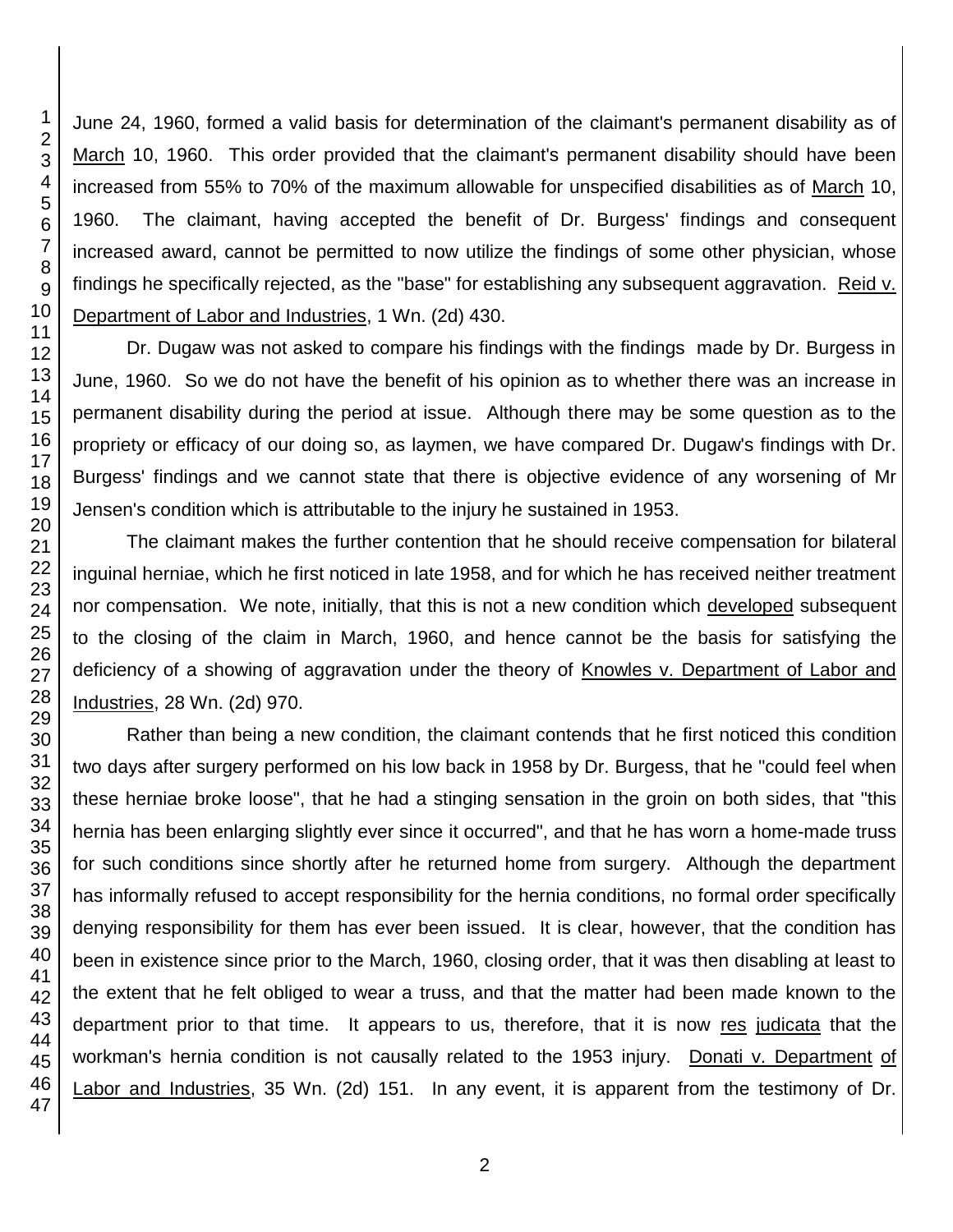Dugaw, that the hernia plays a "minimal" part in Mr. Jensen's overall disability; that this condition did not worsen between March 10, 1960 and September 5, 1961, and that if it were corrected it would not lessen his disability.

We conclude, therefore, that the claimant has failed to establish that his permanent disability, attributable to the 1953 injury, increased during the aggravation period. Therefore, the supervisor's order of September 5, 1961, should be sustained.

However, the Board specifically amends the Hearing Examiner's findings numbered 3 and 4 as follows:

Finding No. 3

On October 10, 1958, the claimant submitted to a laminectomy and surgical fusion of the 5th lumbar vertebra to the sacrum for conditions attributable to the injury he sustained in 1953. While recuperating from this surgery he first noticed a stinging sensation on both sides of his groin and thereafter has continuously worn a home-made truss for bilateral herniae. Prior to March 10, 1960, he contended that the hernia conditions were the responsibility of the department of labor and industries and although the department has refused to accept responsibility therefor, no formal order specifically denying responsibility has ever been issued. On or about September 5, 1961, these hernia conditions continued to exist. They play a minimal part in his overall disability and although they might be corrected, such correction would not lessen his disability.

Finding No. 4

There is no valid medical evidence in the record to establish that the claimant's permanent disability causally related to his 1953 injury increased between March 10, 1960, and September 5, 1961.

Based on the foregoing, the Board adopts the Hearing Examiner's proposed conclusion

number 1, and the proposed conclusion number 2 is amended to read as follows:

Conclusion No. 2

It is res judicata by reason of the supervisor's order of March 10, 1960, as subsequently modified by this Board's order of August 31, 1960, that the claimant's hernia conditions are not attributable to the 1953 injury.

In addition, the Board concludes as follows:

3. The claimant has failed to present sufficient evidence to establish, prima facie, his entitlement to any greater benefits under the workmen's compensation act than he has already received, and the supervisor's

47

1